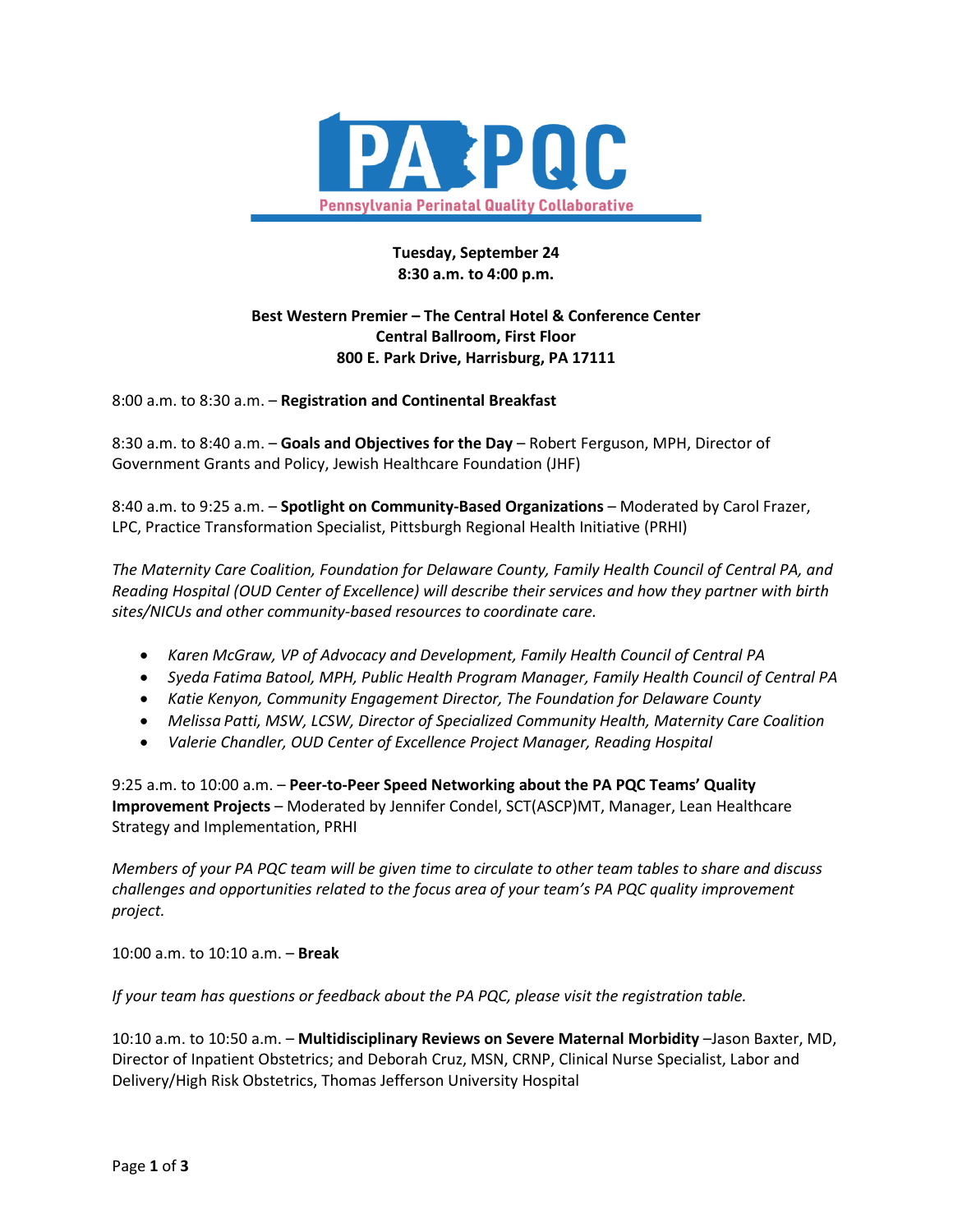10:50 a.m. to 12:10 p.m. – **Patients' Experiences with OUD** – Gary Stoner, MD, Director, Women's OUD Program, Geisinger Health System; Franca Dalibor, CRS, Peer Engagement Specialist, Geisinger Health System; and patients

# 12:10 p.m. to 1:00 p.m. – **Lunch: Northeastern PA PQC (NEPaPQC) Networking and Networking with Community-Based Organizations**

*PA PQC health plans and provider sites in Northeastern PA may take their lunch to Room E for a NEPaPQC networking session.* 

*If your team has questions or feedback about the PA PQC, please visit the registration table.* 

1:00 p.m. to 1:30 p.m. – **PA PQC Teams Huddle to Update their Quality Improvement Plans** – Introduced by Pam Braun, BSN, MSN, Vice President, Clinical Improvement, Health Care Improvement Foundation (HCIF)

*The PA PQC teams will have time to work on their quality improvement plans, incorporating what they heard throughout the morning.* 

*We also encourage the teams to complete the questionnaire at your tables about collecting data for the PA PQC quality measures. Please leave the questionnaires at your tables so PA PQC staff can collect the questionnaires.* 

1:30 p.m. to 3:20 p.m. – **Peer-to-Peer Knowledge Cafes on How to Implement the PA PQC Key Interventions** – Introduced by Jen Condel

*Participants will be able to go to two of the five Knowledge Café breakouts below. After the host of the knowledge café describes their process and results, facilitators from JHF/PRHI and HCIF will moderate a peer-to-peer learning conversation about challenges and successes.* 

### *The schedule of events is as follows:*

- *1. 1:30 p.m. to 1:35 p.m. – Introductions in the main room (5 min.)*
- *2. 1:35 p.m. to 1:40 p.m. – Travel to breakout round 1 (5 min.)*
- *3. 1:40 p.m. to 2:25 p.m. – Breakout round 1 (45 min.)*
- *4. 2:25 p.m. to 2:30 p.m. – Travel to breakout round 2 (5 min.)*
- *5. 2:30 p.m. to 3:15 p.m. – Breakout round 2 (45 min.)*
- *6. 3:15 p.m. to 3:20 p.m. – Travel back to main room (5 min.)*

### Knowledge Café: Adoption of the Eat, Sleep, Console Care Tool for NAS

- Knowledge Café Host: Michael H. Goodstein, MD, Division Chief WellSpan Neonatology, WellSpan Health
- Location: Room C